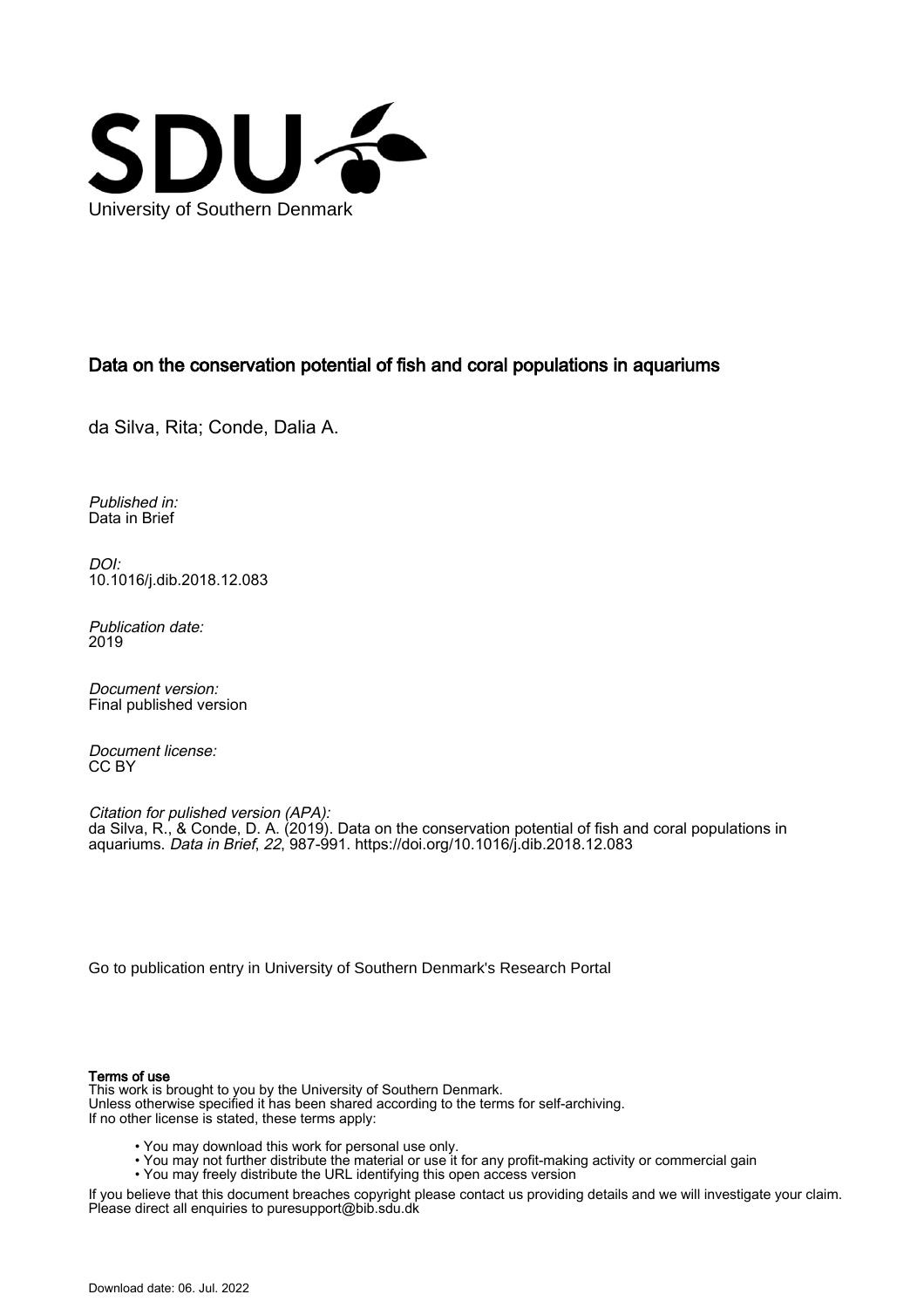Contents lists available at [ScienceDirect](www.sciencedirect.com/science/journal/23523409)

Data in Brief

journal homepage: <www.elsevier.com/locate/dib>



Data Article

# Data on the conservation potential of fish and coral populations in aquariums



## Rita da Silva <sup>a,b,c</sup>, Dalia A. Conde <sup>a,b,c,\*</sup>

a Species360 Conservation Science Alliance, 7900 International Drive, Suite 1040, Bloomington, MN 55425, **IISA** 

<sup>b</sup> Interdisciplinary Centre on Population Dynamics, University of Southern Denmark, Denmark

<sup>c</sup> Department of Biology, University of Southern Denmark, Campusvej 55, 5230 Odense M, Denmark

### article info

Article history: Received 5 December 2018 Received in revised form 21 December 2018 Accepted 26 December 2018 Available online 29 December 2018

#### **ABSTRACT**

The data presented in this article are related to the research article entitled "Assessing the Conservation Potential of Fish and Corals in Aquariums Globally". This article unveils the number of fish and coral species held by members of the Species360 network, from records in the Zoological Information Management Systems (ZIMS). Furthermore, we provide data for species in ZIMS that are under the following global prioritization and conservation assessments: i) the Convention on International Trade in Endangered Species of Wild Fauna and Flora (CITES), ii) the International Union for Conservation of Nature (IUCN) Red List of Threatened Species, iii) Vulnerability to Climate Change, iv) Evolutionary Distinct and Globally Endangered (EDGE) and v) the Alliance for Zero Extinction (AZE). The material in this Data in Brief comprises the curated data and species overlaps in the mentioned prioritization schemes. It aims to facilitate further critical and extended analysis and to highlight the importance of record keeping and management of aquatic species in zoological institutions across the globe for the conservation of these species.

 $\odot$  2019 The Authors. Published by Elsevier Inc. This is an open access article under the CC BY license (http://creativecommons.org/licenses/by/4.0/).

DOI of original article: [https://doi.org/10.1016/j.jnc.2018.12.001](http://dx.doi.org/10.1016/j.jnc.2018.12.001)

<https://doi.org/10.1016/j.dib.2018.12.083>

2352-3409/& 2019 The Authors. Published by Elsevier Inc. This is an open access article under the CC BY license (http://creativecommons.org/licenses/by/4.0/).

<sup>n</sup> Corresponding author at: Species360 Conservation Science Alliance, 7900 International Drive, Suite 1040, Bloomington, MN 55425, USA.

E-mail address: [dalia.conde@species360.org](mailto:dalia.conde@species360.org) (D.A. Conde).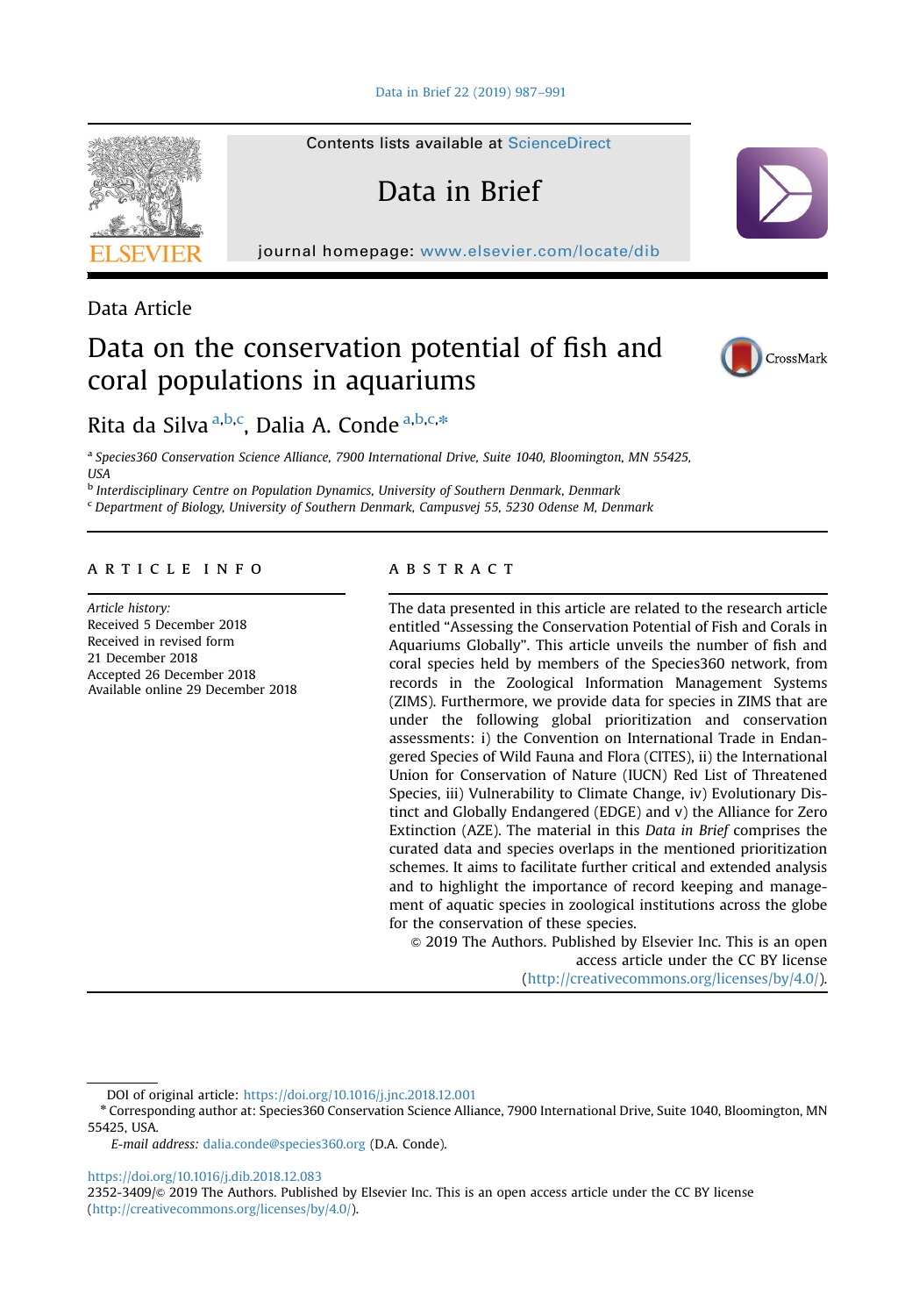| Subject area                 | Biology, Conservation<br>More specific subject area Aquatic conservation, Species management, Captive husbandry, CITES,<br>IUCN Red List of Threatened Species, Vulnerability to Climate Change,<br>EDGE, AZE |
|------------------------------|---------------------------------------------------------------------------------------------------------------------------------------------------------------------------------------------------------------|
| Type of data                 | Table (word and excel documents)                                                                                                                                                                              |
| How data was acquired        | Document analysis, Online based databases                                                                                                                                                                     |
| Data format                  | Filtered, analyzed                                                                                                                                                                                            |
| Experimental factors         | Taxonomic standardization using R package 'taxize'                                                                                                                                                            |
| <b>Experimental features</b> | Data curation and standardization among five global species assessments<br>and prioritization schemes.                                                                                                        |
| Data source location         | Globally                                                                                                                                                                                                      |
| Data accessibility           | Data are with this article and at https://www.species360.org/serving-<br>conservation/aq-saving-species/                                                                                                      |
| Related research article     | 'Assessing the Conservation Potential of Fish and Corals in Aquariums<br>Globally' [1]                                                                                                                        |

### Specifications table

## Value of the data

- This is the most comprehensive overlap of 3511 species of fish and corals with five global species conservation assessments and prioritization schemes. We aim to inform how many of the species in aquariums members of the Species360 global network registered in ZIMS align with those schemes.
- These data will assist further research on ex situ populations for species of conservation concern.
- These data could support the decision-making process of aquariums and zoological institutions on captive management and collection planning.
- The dataset may also assist in further assessments by identifying existing gaps and opportunities for conservation.

## 1. Data

The data incorporates 3511 species in aquariums with five conservation assessments and prioritization schemes.

#### 2. Experimental design, materials, and methods

The creation of this dataset is based on an extensive analysis of six online datasets: i) species holdings from the Species360's Zoological Information Management System (ZIMS) [\[2\]](#page-5-0), a centralized real-time system that manages data of more than 21,000 species held in zoos and aquariums; ii) The Convention on International Trade in Endangered Species of Wild Fauna and Flora (CITES) [\[3\]](#page-5-0) an agreement between 183 countries to regulate international trade in plants and animals and their products; iii) the International Union for Conservation of Nature (IUCN) Red List [\[4\]](#page-5-0), an assessment of species' global risk of extinction and its threat status; iv) species Vulnerability to Climate Change [\[5\]](#page-5-0), an assessment of species' sensitivity, exposure and adaptive capacity to climate change; v) Evolutionary Distinct and Globally Endangered (EDGE) [\[6\]](#page-5-0) that attributes scores according to the species' evolutionary history and threat level and vi) species in the Alliance for Zero Extinction (AZE) [\[7\],](#page-5-0) that prioritizes those species that are Critically Endangered or Endangered according to the IUCN Red List, with populations restricted to single sites.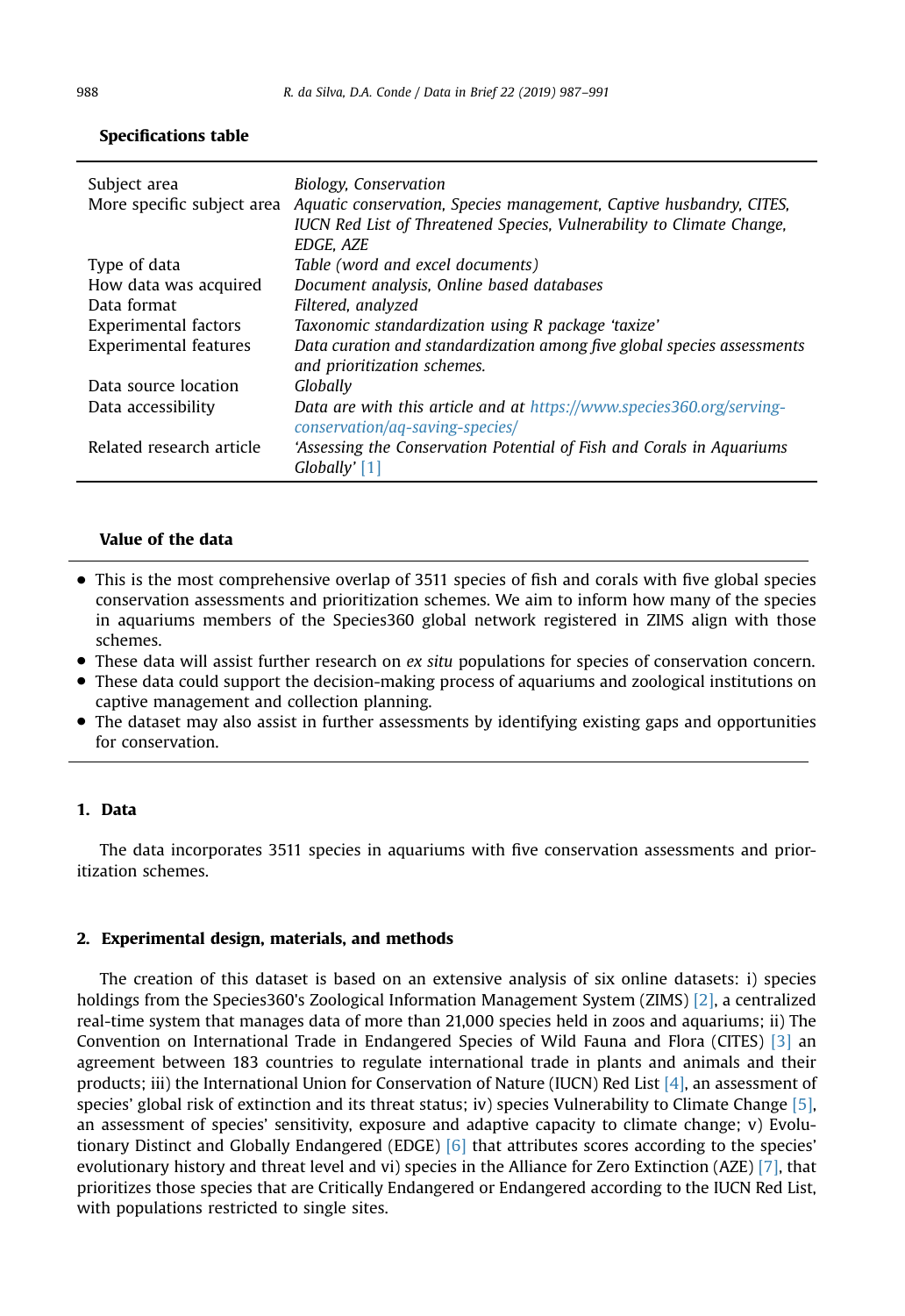The species names were standardized according to the accepted scientific name in Catalogue of Life (CoL)  $[8]$ . Species names and IUCN Red List status were automatically retrieved using the R package [\[9\]](#page-5-0) taxize [\[10\].](#page-5-0) When accepted names across databases were not automatically standardized, we manually checked them. Based on the standardized species names, we cross-referenced databases using the *merge* function from R. We identified the species currently managed in a studbook in the European Association of Zoos and Aquariums (EAZA) [\[11\]](#page-5-0) or in the American Association of Zoos and Aquariums (AZA) [\[12\].](#page-5-0)

In Table 1 we show the number of species in each taxonomic class currently held in aquariums members of the Species360 network divided in IUCN Red List categories. In the same table we give the percentages of the number of species in aquariums from the total assessed by the IUCN Red List. The analyzes of the number of species described and in aquariums with an evolutionary distinct (ED) score is given in Table 2, divided in arbitrary score categories. Species listed in more than one prioritization schemes are shown in [Table 3,](#page-4-0) with species-specific indication of the IUCN Red List status, vulnerability to climate change, ED score and CITES index. In [Table 4](#page-4-0) we compiled the list of all species with active studbooks in EAZA and AZA together with their population sizes in aquariums members of the Species360 network and their current CITES listing. [Table 5](#page-4-0) has information on all the species currently in Species360 aquariums and information on all the studied prioritization schemes and population sizes. [Tables 4](#page-4-0) and [5](#page-4-0) have two sheets, one with the respective data and other with the definition of the data on each column.

#### Table 1

Number of species in aquarium members of the Species360 global network and assessed by the IUCN Red List. Percentages are the number of species in aquariums relative to the total assessed by IUCN (%).

|                |             | EX           | EW              | <b>CR</b>      | EN       | VU       | DD       | NT       | LC             | <b>NA</b> |
|----------------|-------------|--------------|-----------------|----------------|----------|----------|----------|----------|----------------|-----------|
| Actinopterygii | Aquariums   | 1            | 4               | 54             | 51       | 126      | 91       | 55       | 1373           | 1223      |
|                | <b>IUCN</b> | 59           | 6               | 365            | 520      | 943      | 2193     | 366      | 7927           |           |
|                | %           | 2            | 67              | 15             | 10       | 13       | 4        | 15       | 17             |           |
| Elasmobranchii | Aquariums   | 0            | 0               | 2              | 5        | 18       | 18       | 29       | 31             | 23        |
|                | <b>IUCN</b> | $\Omega$     | 0               | 20             | 36       | 97       | 416      | 107      | 260            |           |
|                | %           |              | $\qquad \qquad$ | 10             | 14       | 19       | 4        | 27       | 12             |           |
| Holocephali    | Aquariums   | $\mathbf{0}$ | 0               | $\bf{0}$       | 0        | 0        | $\bf{0}$ | 0        |                | $\Omega$  |
|                | <b>IUCN</b> | 0            | 0               | 0              | 0        | 0        | 20       | 3        | 23             |           |
|                | ℅           |              | -               |                |          | -        | 0        | $\Omega$ | 4              |           |
| Myxini         | Aquariums   | 0            | 0               | $\Omega$       | $\Omega$ | $\bf{0}$ | 1        | $\Omega$ | $\overline{2}$ | O         |
|                | <b>IUCN</b> | $\bf{0}$     | 0               | 1              | 1        | 3        | 21       | 2        | 31             |           |
|                | %           |              | $\qquad \qquad$ | $\Omega$       | 0        | $\Omega$ | 5        | $\Omega$ | 7              |           |
| Sarcopterygii  | Aquariums   | 0            | 0               | 0              | 0        | $\Omega$ | 0        | $\Omega$ | $\overline{2}$ | 3         |
|                | <b>IUCN</b> | $\Omega$     | 0               |                | 0        |          | 0        | 0        | 3              |           |
|                | %           |              |                 | $\Omega$       | -        | $\Omega$ |          |          | 67             |           |
| Anthozoa       | Aquariums   | 0            | 0               | 2              | 3        | 28       | 1        | 40       | 77             | 106       |
|                | <b>IUCN</b> | $\Omega$     | $\Omega$        | $\overline{7}$ | 28       | 199      | 292      | 174      | 292            |           |
|                | %           |              |                 | 29             | 11       | 14       | 0.3      | 23       | 26             |           |

#### Table 2

Number of Evolutionary Distinct species of Anthozoa. In parenthesis are the percentage of the total described Anthozoa species. Evolutionary distinctiveness (ED) scores range from 5.18 to 75.76 for this class.

|                                                  | ED < 8 | 8 < ED > 12 | ED > 12 | Total |
|--------------------------------------------------|--------|-------------|---------|-------|
| Total described (CoL)<br>In Species360 aquariums | 67     | 25          | 19      | 19    |

CoL: Catalogue of Life [\[8\]](#page-5-0).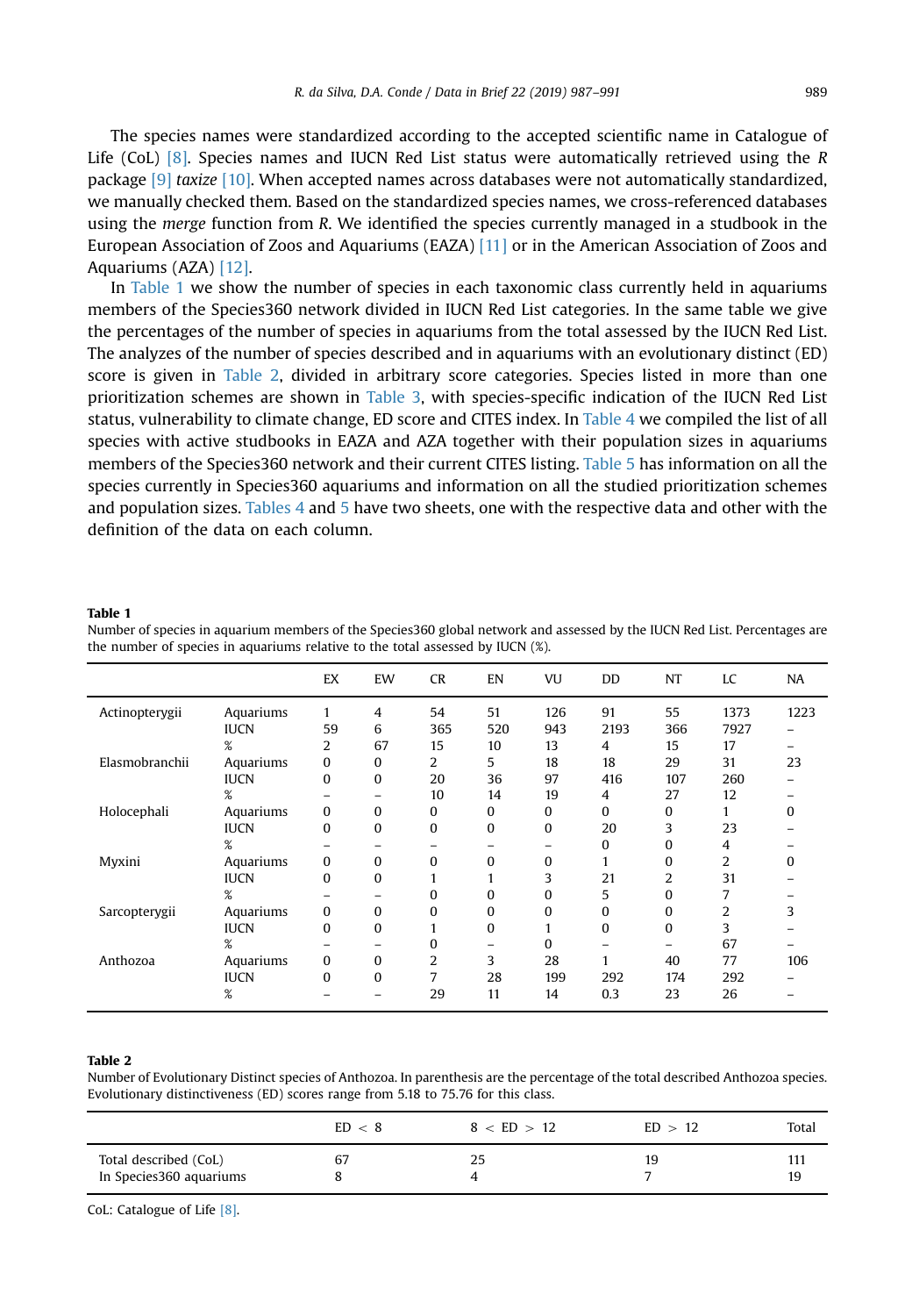#### <span id="page-4-0"></span>Table 3

List of species in aquariums listed in more than one of the prioritization schemes analysed: IUCN Red List threat categories, vulnerability to climate change assessment (i.e. high, low or unknown), Evolutionary Distinct score and CITES appendix by species.

| <b>Species</b>           | <b>IUCN Red List Status</b> | Vulnerability to climate change | ED Score    | <b>CITES</b> |
|--------------------------|-----------------------------|---------------------------------|-------------|--------------|
| Acanthastrea bowerbanki  | VU                          | Low                             | 5.675922217 | II           |
| Acropora loisetteae      | VU                          | Low                             | 5.602749413 | Н            |
| Catalaphyllia jardinei   | VU                          | Low                             | 16.16590613 | $\mathbf{I}$ |
| Cyphastrea ocellina      | VU                          | Low                             | 7.612711002 | Н            |
| Euphyllia ancora         | VU                          | Low                             | 9.461487289 | $\mathbf{I}$ |
| Euphyllia cristata       | VU                          | Low                             | 7.013165598 | Н            |
| Euphyllia paradivisa     | VU                          | Low                             | 7.011676007 | Н            |
| Galaxea astreata         | VU                          | Low                             | 5.862920476 | $\mathbf{I}$ |
| Heliofungia actiniformis | VU                          | Low                             | 10.29736846 | $\mathbf{I}$ |
| Horastrea indica         | VU                          | Low                             | 16.03679328 | $\mathbf{I}$ |
| Montastraea annularis    | EN                          | Unknown                         | 8.67316998  | Н            |
| Pachyseris rugosa        | VU                          | Low                             | 12.01815973 | Н            |
| Physogyra lichtensteini  | VU                          | Low                             | 12.32702392 | Н            |
| Pocillopora verrucosa    | LC                          | Low                             | 7.356618253 | $\mathbf{I}$ |
| Porites nigrescens       | <b>VU</b>                   | Low                             | 5.512830088 | Н            |
| Turbinaria mesenterina   | VU                          | Low                             | 16.5761365  | Н            |
| Turbinaria peltata       | VU                          | Low                             | 16.42166023 | Н            |
| Turbinaria reniformis    | VU                          | Low                             | 16.14904673 | П            |

#### Table 4

List of species with active studbooks in EAZA (European Association of Zoos and Aquariums) and AZA (American Association of Zoos and Aquariums), the species IUCN Red List status, the studbook region, the population size in aquariums of the Species360 network and current CITES listing.

| Species<br>Studbook Names | Accepted scientific name according to Catalogue of Life (http://www.catalogueoflife.org/)<br>Species names according to the institution responsible for the studbook (very detailed ex situ<br>management records) |
|---------------------------|--------------------------------------------------------------------------------------------------------------------------------------------------------------------------------------------------------------------|
| Class                     | Taxonomic class according to Catalogue of Life $\frac{http://www.catalogueoflife.org/)}{}$                                                                                                                         |
| Order                     | Taxonomic order according to Catalogue of Life (http://www.catalogueoflife.org/)                                                                                                                                   |
| iucnStatus                | Threatened category according to the IUCN Red List assessment (http://www.iucnredlist.org/)                                                                                                                        |
| Region                    | Zoological institution where the species is managed through a studbook                                                                                                                                             |
| PopSize                   | Population size in institutions members of the Species 360 network (https://www.species 360.org/)                                                                                                                  |
| CITES.Listing.2017        | CITES (Convention on International Trade in Endangered Species of Wild Fauna and Flora) listing                                                                                                                    |
|                           | appendix (https://www.cites.org/eng) downloaded in September 2017                                                                                                                                                  |

#### Table 5

Complete list of species records and population sizes in institutions members of the Species360 network including speciesspecific information on the different prioritization schemes.

| Species<br>CITESAppendix,2017 | Accepted scientific name according to Catalogue of Life $\frac{http://www.catalogueoffife.org/)}$<br>Current CITES (Convention on International Trade in Endangered Species of Wild Fauna and |
|-------------------------------|-----------------------------------------------------------------------------------------------------------------------------------------------------------------------------------------------|
|                               | Flora) listing appendix (https://www.cites.org/eng)                                                                                                                                           |
| AZE                           | Indication of presence $(1)$ or absence $(0)$ in the listing of Alliance for Zero extinction $(AZE)$                                                                                          |
|                               | prioritization scheme (http://zeroextinction.org/)                                                                                                                                            |
| <sub>CC</sub>                 | Indication of presence $(1)$ or absence $(0)$ in the assessment of species Vulnerability to Climate                                                                                           |
|                               | Change by Foden et al., 2013. Identifying the world's most climate change vulnerable species:                                                                                                 |
|                               | a systematic trait-based assessment of all birds, amphibians and corals. PloS one 8, e65427.                                                                                                  |
| <b>EDGE</b>                   | Indication of presence $(1)$ or absence $(0)$ in the listing of the Evolutionary Distinct and globally                                                                                        |
|                               | endangered prioritization scheme (https://www.edgeofexistence.org/)                                                                                                                           |
| <b>IUCN</b>                   | Threatened category according to the IUCN Red List assessment $\frac{http://www.iucnredlist.org/)}$                                                                                           |
| Species360                    | Indication of presence (1) or absence (0) in member institutions of Species 360 (Population size in                                                                                           |
|                               | institutions members of the Species360 network (https://www.species360.org/)                                                                                                                  |
| PopSize,Sp360,2016            | Population size in institutions members of the Species 360 network (https://www.species 360.org/                                                                                              |
|                               | ) reported in ZIMS (data downloaded XXXX Date)                                                                                                                                                |
|                               |                                                                                                                                                                                               |